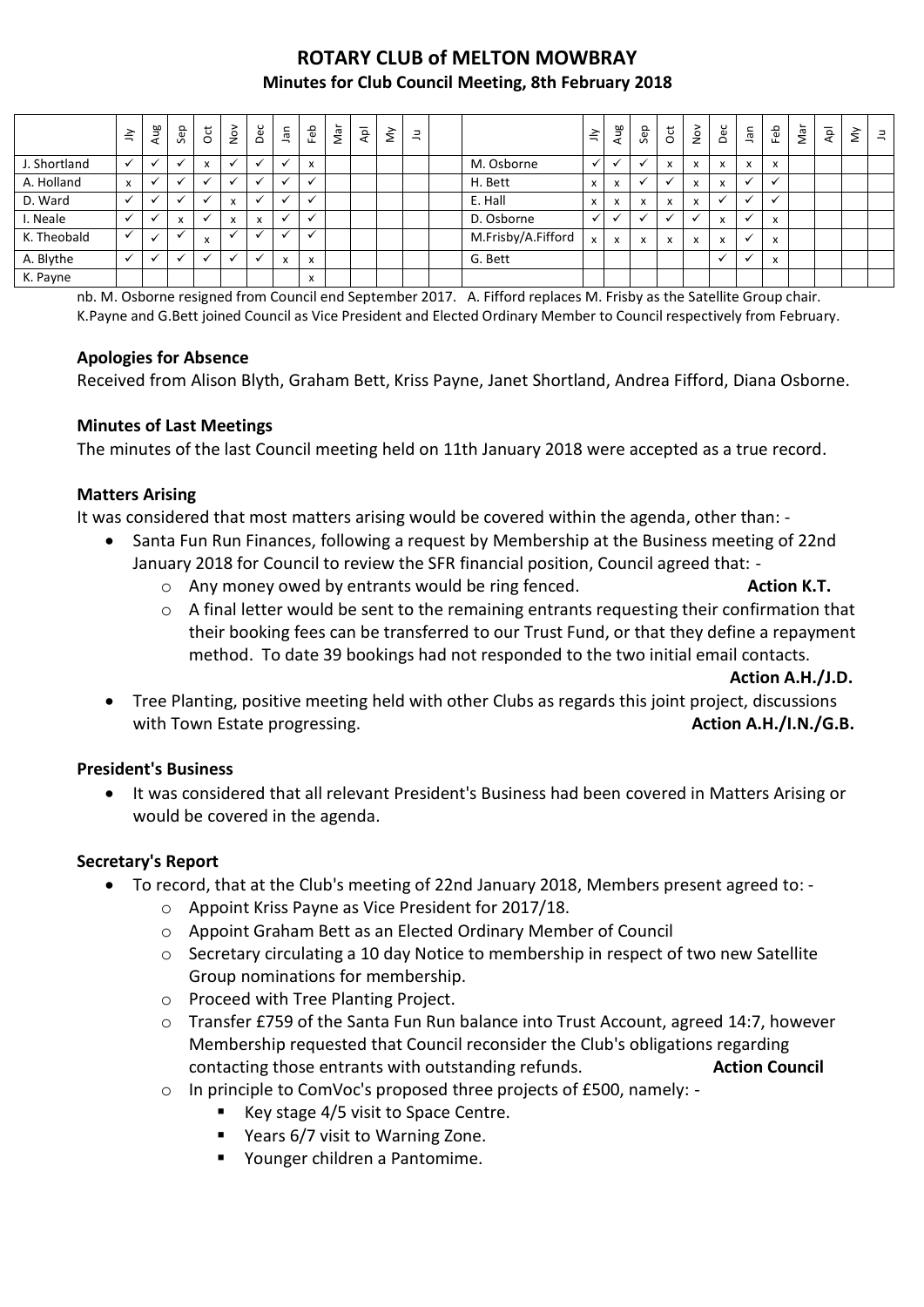### **Treasurer's Report** (Report previously circulated)

- **Club Account** balance at £4816.72, included in the total is £1758.30 of Satellite Group monies. Half year subscriptions for R.I. and R.I.B.I. (District) have been paid at £1410 and £387 respectively and is included in the accounts. Club balance is therefore £3058.42.
	- **Trust Account**. Balance decreased to £9429.02 within the balance, £7673.60 is reserved to Committees, or allocated for projects, the remaining balance of £1755.42 is unallocated, or to be attributed to specific charities.
	- Burn's Night surplus, £427, allocation to be agreed, benefit of old Shelter Box stove £453 received.
	- Outgoings of £844.09 from SFR medals £572.94, Vintage Car Raffle tickets £153, Joint Youth committee balance £93.03, refund of Foundation grant at £25.12.
	- Council agreed to put the following donations to Membership, monies raised and accrued for these projects:
		- o Just a Drop £715
		- o LOROS £1317.60, presentation planned on 5th March 2018. **Action I.N.**

## **Diary**: -

Dates as website calendar.

**Committee Reports.** Several Committee meetings had been held in February and their minutes circulated or put on the Club's website.

## **Club Service**

- Foundation dinner planned at college on 3rd May 2018.
- Charter Dinner 12th March 2018, progressing well, with:
	- o Invitations sent out.
	- o Alcohol Licence to be applied for to enable own bar to be organised. **Action A.H./S.J.**
- Week End Away on 22nd June request to be made for more members to be involved, at present insufficient to be viable. Action A.H./R.Mc.C.
- First Aid training, Fifth Monday event, Council to consider how to improve attendance at evening events. **Action Council** events.
- Classic Car and Vehicle event, request for funding up to £200 for the purchase of flyers for publicity approved by Council, to be put to Membership at Business meeting. **Action I.N.**

### **Foundation**

 Fundraising opportunities for Foundation donations for the present year 2017/18 to be given consideration at future meetings. **Action Council Action Council Action Council** 

# **International** (as report).

- Monies now received from the sale of primus stove from 'Old' Shelter,
- The need for further work in the Philippines including washrooms, toilets and drinking water remains, International committee to review when A.B. returns from her visit.
- The sum of £25.12 is to be returned from the District Grant as not spent.
- Uppingham School has agreed that their Chamber Orchestra would perform a concert in St. Mary's Church probably on 29th April 2018. **Action A.B./D.O. Action A.B./D.O.**

# **Youth**

- Youth Speaks, Vale of Catmose Inters and Senior team won through the Semi Finals to be at the District finals to be held on 24th February at Uppingham Community College.
- Young Chef, local heats held on 7th and to be held on 12th February at Stapleford House Hotel, this in preparation for the District final on 24th February in Leicester, unfortunately this is the same day as the Youth Speaks District final in Uppingham College. **Action E.H. Action E.H.**
- Other projects in the programme include Young Musician, Young Writer, Young Designer, Young Photographer, Young Artist etc..... **Action E.H. Action E.H. Action E.H.**